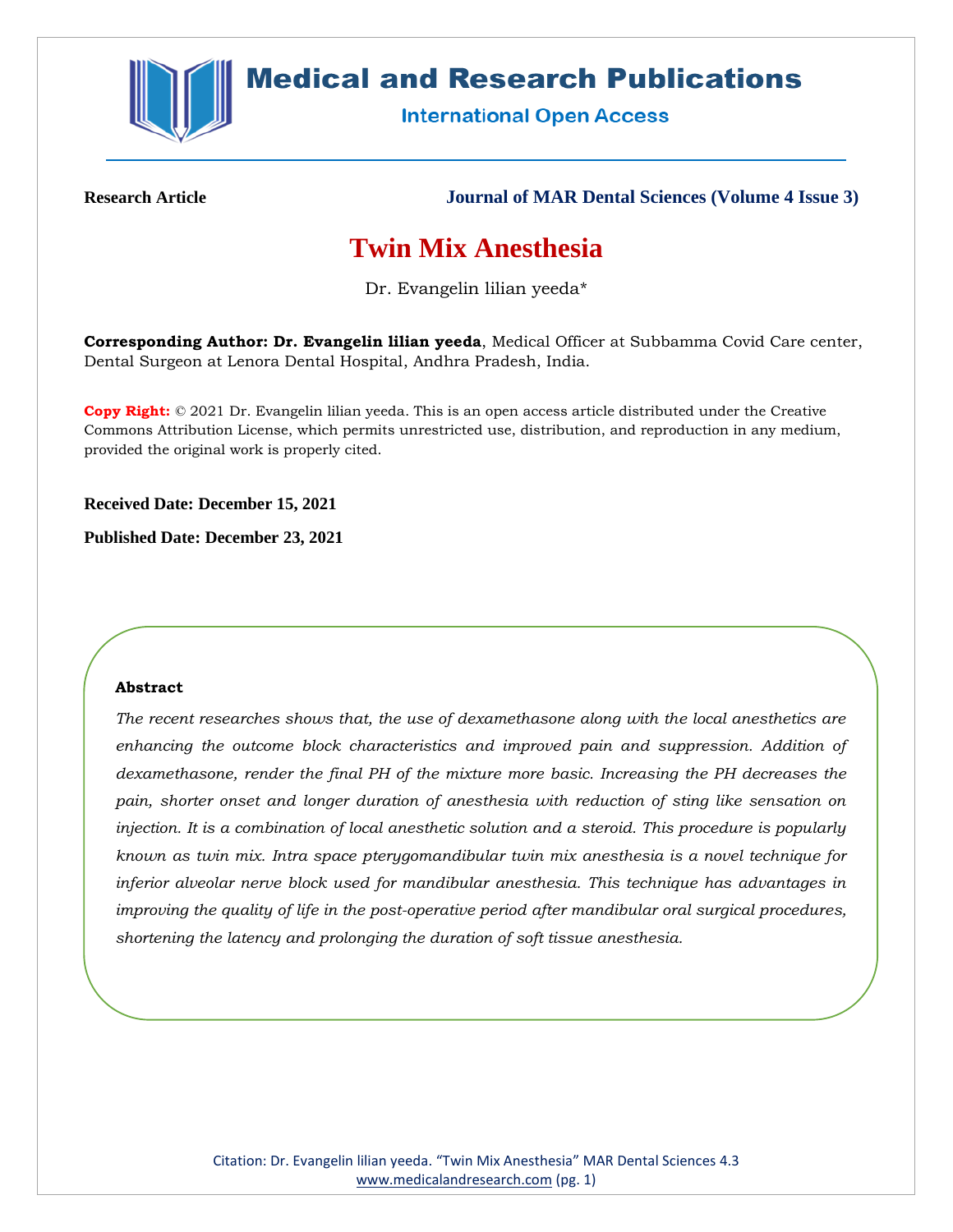



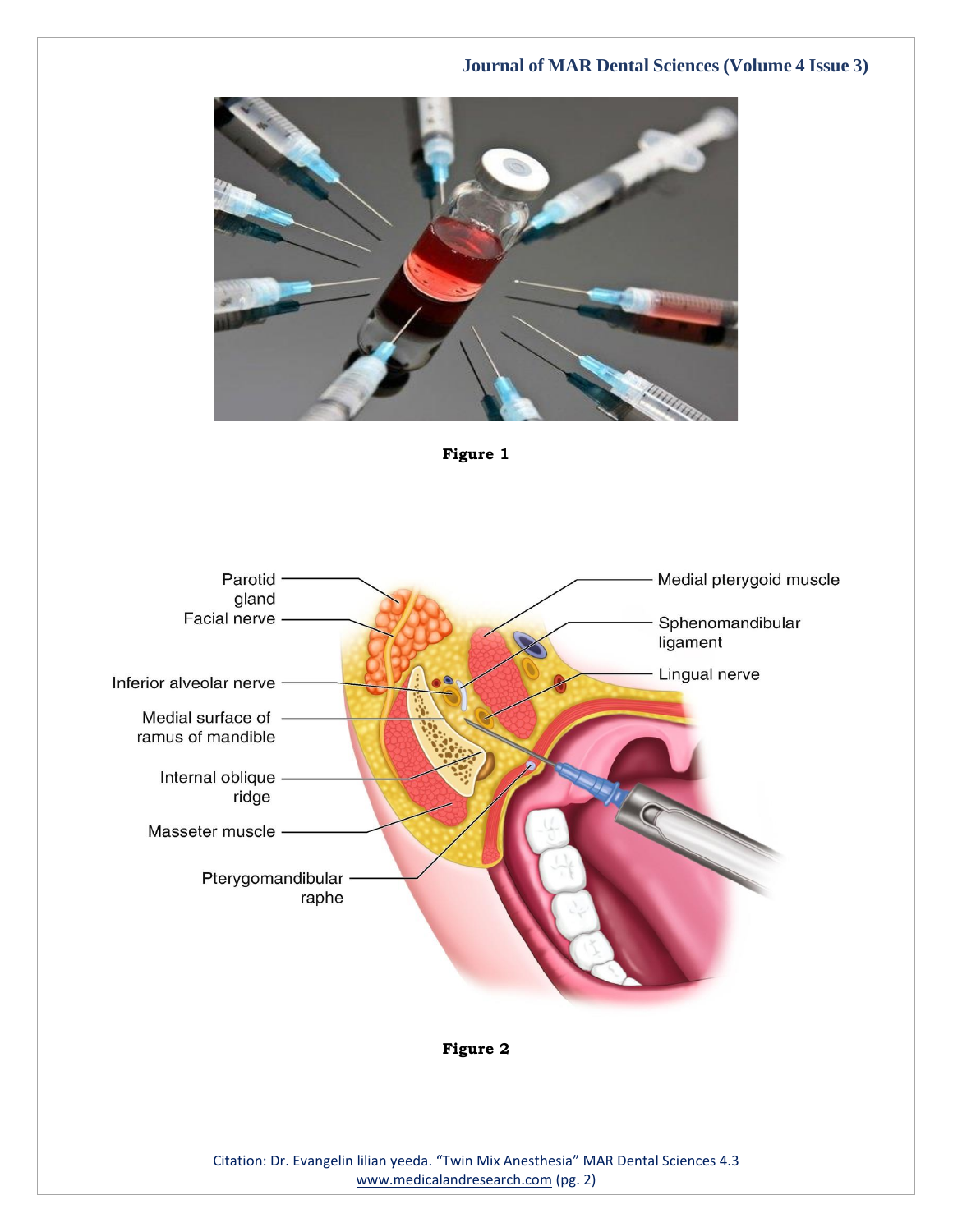#### **Introduction**

- $\triangleright$  The mandible is the largest bone in the human skull and the only skull bone that is mobile, allowing the bone to contribute to mastication.
- $\triangleright$  It is commonly involved in impacted third molars, and facial traumas resulting in an isolated fracture or associated with other facial bones due to its prominent location in the facial skeleton.
- $\triangleright$  The twin mix anesthesia has recently gained popularity in the clinical practice posing several advantages over the conventional routes of drug administration.
- $\triangleright$  This procedure is a combination of a local anesthetic solution and a steroid.
- $\triangleright$  The results are better jaw functions and mouth openings and also exhibited reduced difficulty in mastication and ability to purse the lower lip on the third post-operative day.
- $\triangleright$  Twin mix solution proves to be superior as compared to the conventional LA solution as it offers improved clinical outcomes enhancing the quality of life post-operatively in person.
- $\triangleright$  The dexamethasone solution of local anesthesia is a freshly prepared mixture of 1.8ml of 2% lignocaine with adrenaline(1:200000) and 1ml (4mg) dexamethasone making 2.8ml solution of twin mix.
- ➢ The 1.8ml anesthetic solution is composed of lignocaine hydrochloride(21.3mg/ml), adrenaline(0.005mg/ml), Sodium chloride (6.0mg/ml), sodium metabisulphite (0.5mg/ml), methylparaben(1.0mg/ml) and distil water for injection as a vehicle.
- $\triangleright$  The 1ml dexamethasone solution used for the combination contains dexamethasone sodium phosphate(4mg/ml), sodium methylparaben(0.15% w/v), sodium propylparaben (0.02 w/v) and distilled water for injection.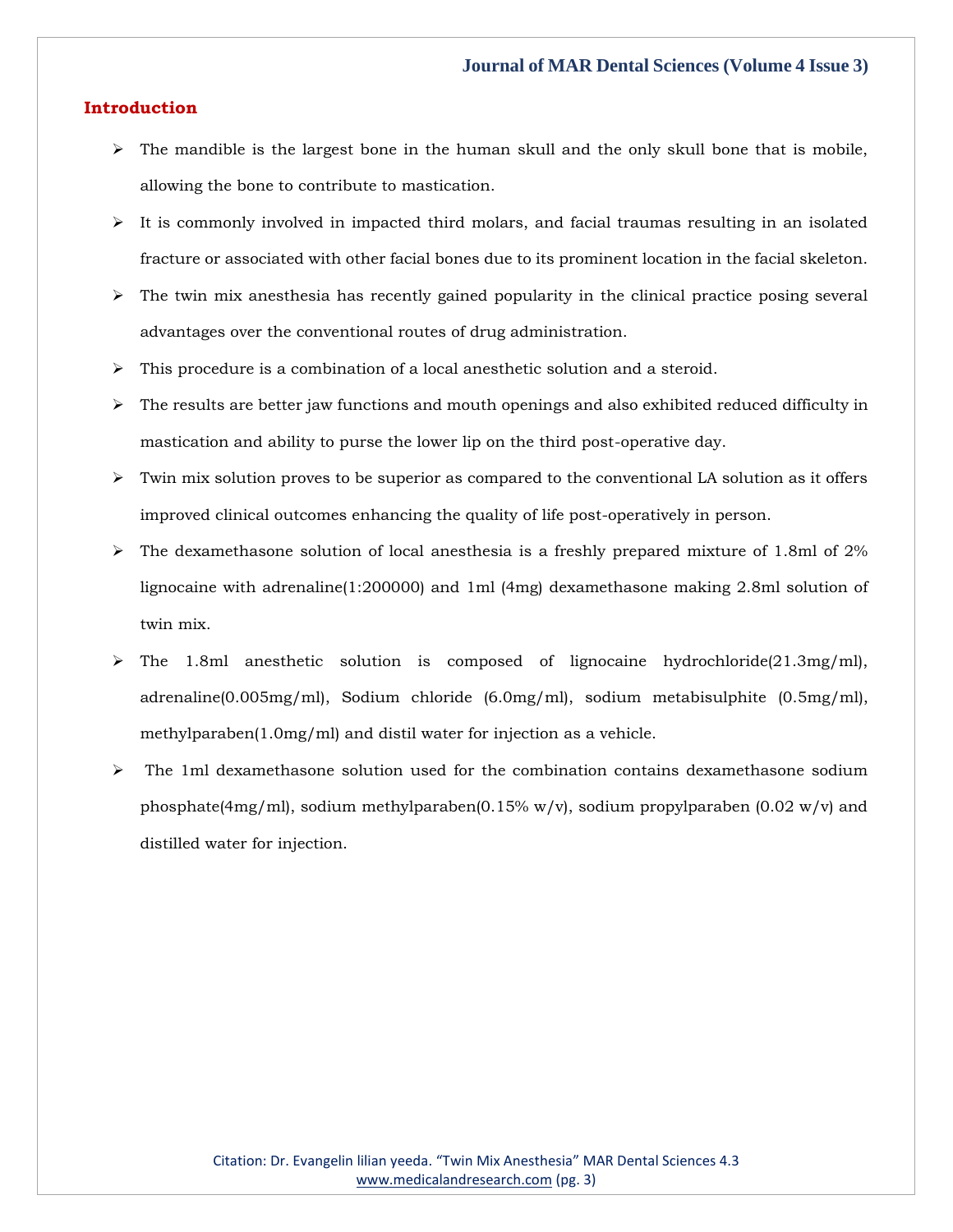| Corticosteroid (1 ml)                                                                                                                                           | Local anesthetic (1.8 ml)                                                                                                                                                                                                      |
|-----------------------------------------------------------------------------------------------------------------------------------------------------------------|--------------------------------------------------------------------------------------------------------------------------------------------------------------------------------------------------------------------------------|
| Dexamethasone sodium<br>phosphate IP 4 mg/ml<br>Sodium methylparaben<br>IP 0.15% $w/v$<br>Sodium propylparaben<br>IP $0.02\%$ w/v<br>Water for injection IP q.s | Lignocaine hydrochloride IP 21.3 mg/ml<br>Adrenaline (as bitartrate) IP 0.005 mg/ml<br>Sodium chloride IP 6.0 mg/ml<br>Sodium metabisulfite IP 0.5 mg/ml<br>Methyleparaben IP 1.0 mg/ml<br>Water for injection IP to make 1 ml |

## **Figure 3**

## **Administration**

- $\triangleright$  The analysis of the chemical stability of both the chemicals together was done using double beam UV – visible spectrophotometry.
- ➢ The photo-spectrometric wavelength of lignocaine and dexamethasone in twin mix is in the spectrum of 223nm and 291.5nm respectively.
- ➢ The PH of twin mix anesthesia range from5.5 to 6 the freshly prepared mixture can also demonstrate clinically.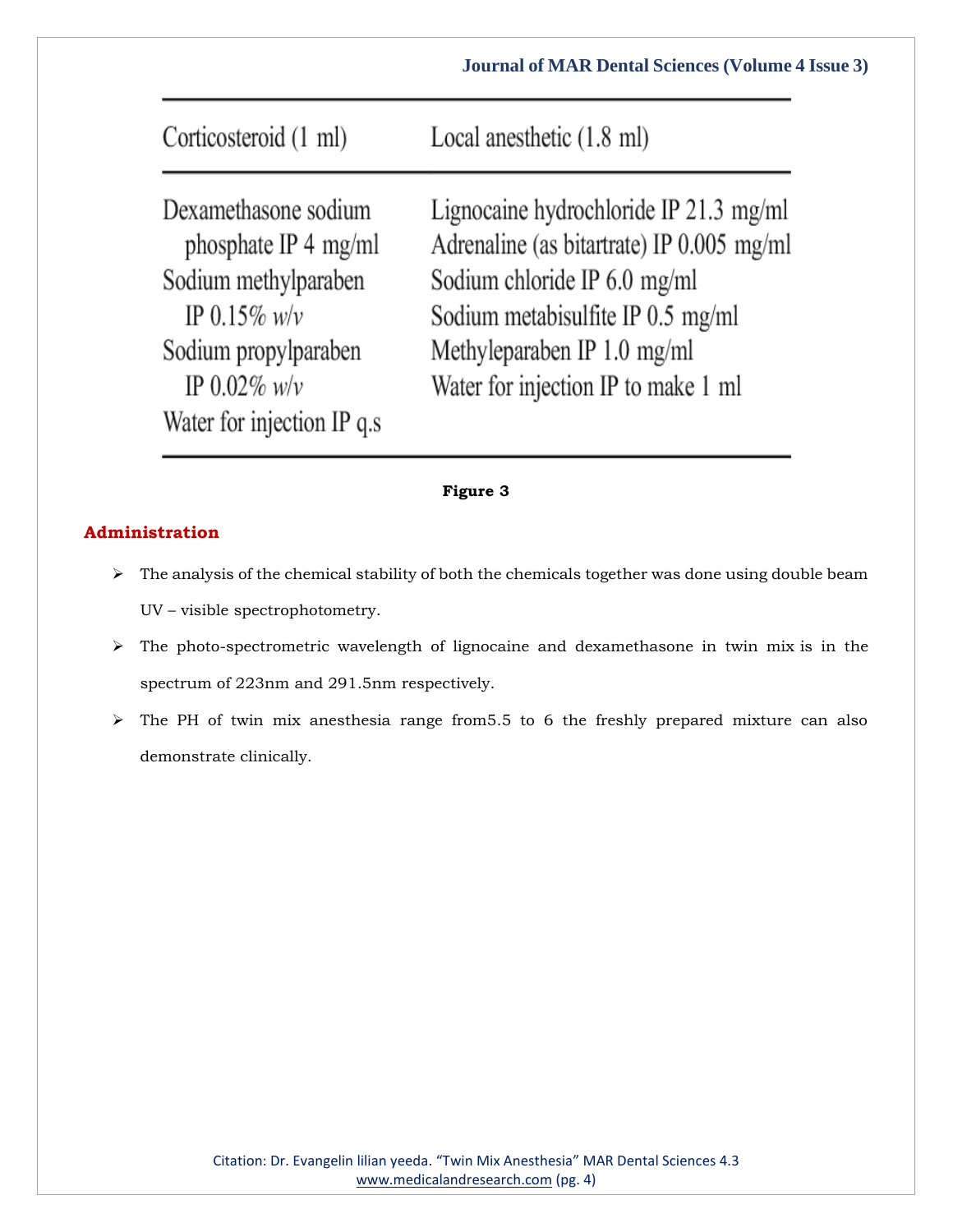

**Figure 4**

**Why Dexamethasone?**



## **Figure 5**

➢ Dexamethasone, a corticosteroid is an anti-inflammatory agent and an immunosuppressant. Its anti-inflammatory potency is 20-30 times when compared to cortisol.

> Citation: Dr. Evangelin lilian yeeda. "Twin Mix Anesthesia" MAR Dental Sciences 4.3 [www.medicalandresearch.com](http://www.medicalandresearch.com/) (pg. 5)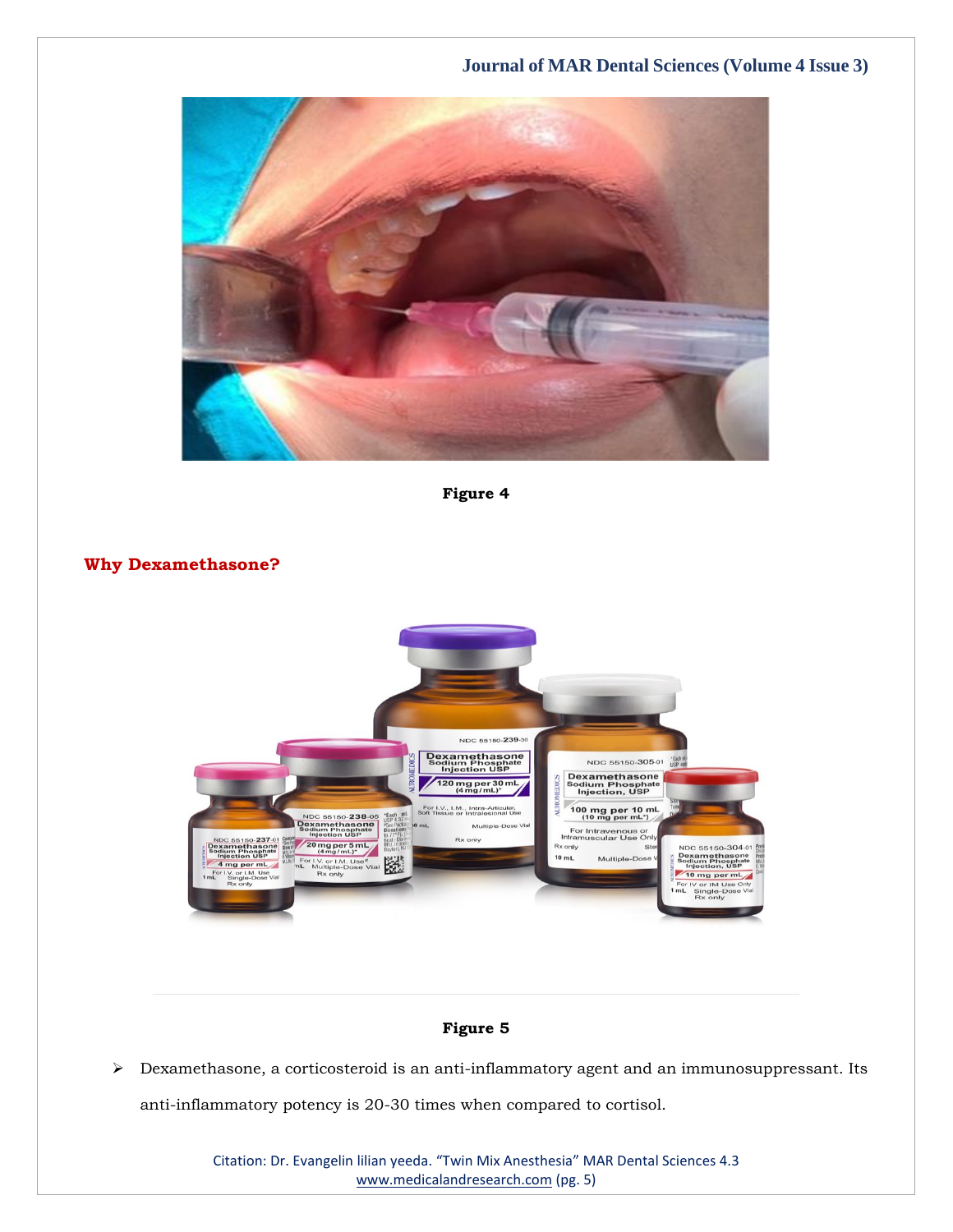- $\triangleright$  Dexamethasone exerts potent anti-inflammatory action by inducing the synthesis of endogenous proteins, which block the enzymatic activation of phospholipase A2.
- $\triangleright$  This, in turn, inhibits arachidonic acid release by the cell membrane, with inhibition of the synthesis of prostaglandins, leukotrienes, or substances related to thromboxane.
- ➢ Dexamethasone is known to block superoxide production and lysosomal enzyme release in human polymorphonuclear neutrophils inhibiting the functional responses of degranulation.
- ➢ The probable action of dexamethasone on human polymorphonuclear leucocytes is by membrane-bound calcium release.
- ➢ Addition of dexamethasone to 2 % lignocaine with 1:200000 epinephrine renders the final PH of the mixture more basic (ph=6).
- $\triangleright$  LA's in solution exists in equilibrium between the basic uncharged (non-ionized) form, which is lipid-soluble, and the charged(ionized) cationic form, which is water-soluble.
- $\triangleright$  Lipid soluble, non-ionized for a form of the LA penetrates the neural sheath and membrane(tissue penetration).
- $\geq$  The ionized form of the LA binds with the sodium channel and prevents propagating of impulses(clinical action).
- $\triangleright$  Altering the PH to a more basic solution, as in the case of twin mix, will increase the amount of non-ionized form compared to ionized form which will speed onset.
- $\triangleright$  Increase the PH of lidocaine to decrease the pain associated with its infiltration.

#### **Method**

- $\triangleright$  The mixture of 1.8ml and 2 % lignocaine(1:200000) anesthetic solution and dexamethasone 1ml(4mg) is prepared just before injecting for inferior alveolar nerve block.
- $\triangleright$  The mixture(twin mix) is deposited in pterygomandibular space following the standard technique of inferior alveolar nerve block using a Luer-lock type aspirating syringe with a long 26 gauge needle.
- ➢ The subjective symptoms conform the successful nerve block.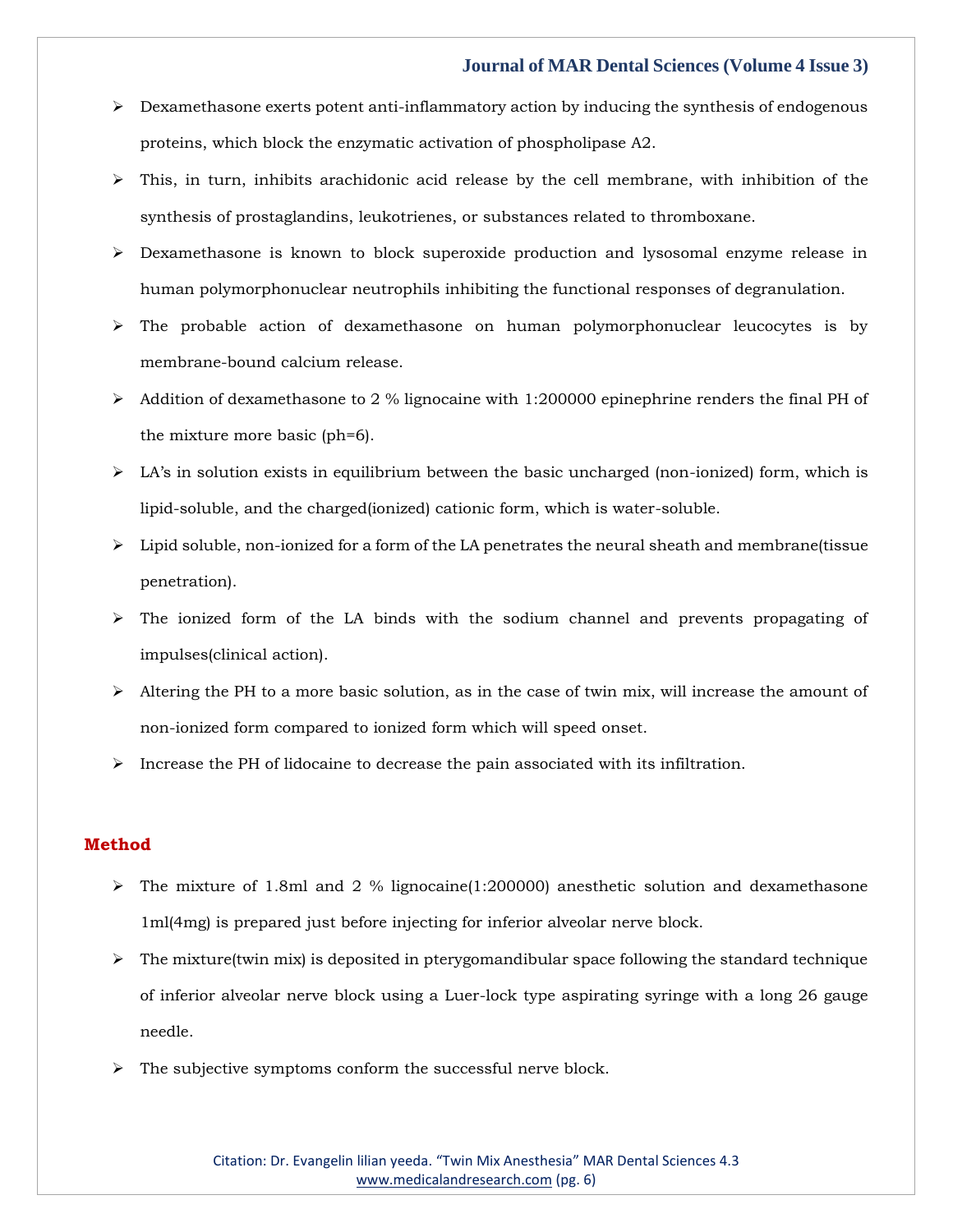

## **Figure 6**

## **Advantages**

- $\blacktriangleright$  Ease of administration of the drug for oral and dental clinicians
- ➢ Lesser sting of local anesthetic injection due to the altered PH of the combination
- ➢ Short latency for local anesthetics
- ➢ Prolonged duration of the soft tissues anesthetics
- ➢ Improved quality of life in the post-operative period after the surgical procedure
- ➢ No clinical evidence of persistence neural damage
- $\triangleright$  No functional alteration after perineural administration of the drug
- ➢ Reduced post-operative edema and discomfort in patients due to presence of strong antiinflammatory effects of steroid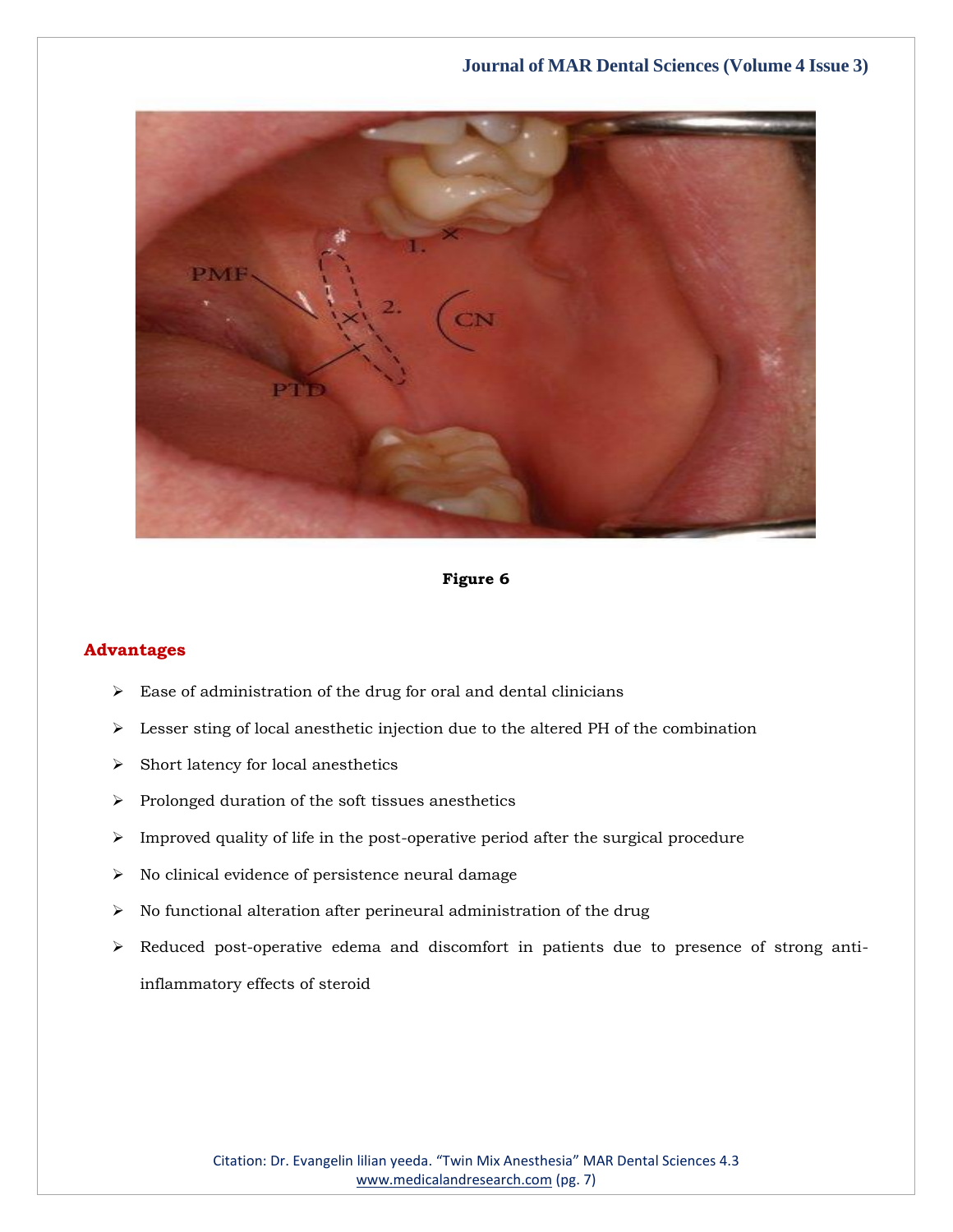#### **Safety Issues**

- ➢ The vasoconstrictor effects of dexamethasone, which may cause ischaemic changes in the nerve tissues if injected in the nerve proximity.
- $\triangleright$  Suggested that caution is required while using large doses of corticosteroid in nerve proximity as topical dexamethasone adversely affected neural condition in a dose-dependent manner.

#### **Statistical Analysis**

- $\triangleright$  It is been used in imparted mandibular third molar removal, as performing oral surgical procedures can lead to several postoperative complications, such as trismus, facial swelling, pain which results in inflammatory responses to surgery.
- $\triangleright$  From research operating the impacted mandibular third molar, it was concluded that 4mg preoperative dexamethasone injection, the 8mg pre-operative
- $\triangleright$  Dexamethasone space was more effective in reading post-operative swelling and pain.
- $\triangleright$  choice.et.al, through their systematic review and meta-analysis of randomized trials on effects of dexamethasone as an LA adjuvant for nerve blocks in the British Journal of anesthesia, concluded that to date, dexamethasone appears to be the best method for prolonging as an adjuvant over clonidine, epinephrine or midazolam.

## **Discussion and Conclusion**

- $\triangleright$  Twin mix the combination of local anesthetic solution and dexamethasone with a mixture of 2 percent lignocaine with 1;200000 epinephrine and 4mg dexamethasone is used as an intra space pterygomandibular injection for inferior alveolar nerve block in cases for mandibular impacted third molar, mandibular trauma.
- $\triangleright$  With several advantages this technique is clinically benefited based on the current evidence.
- $\triangleright$  The available research and statistical analysis of different authors have demonstrated that the use of this technique, in the doses used are clinically safe.